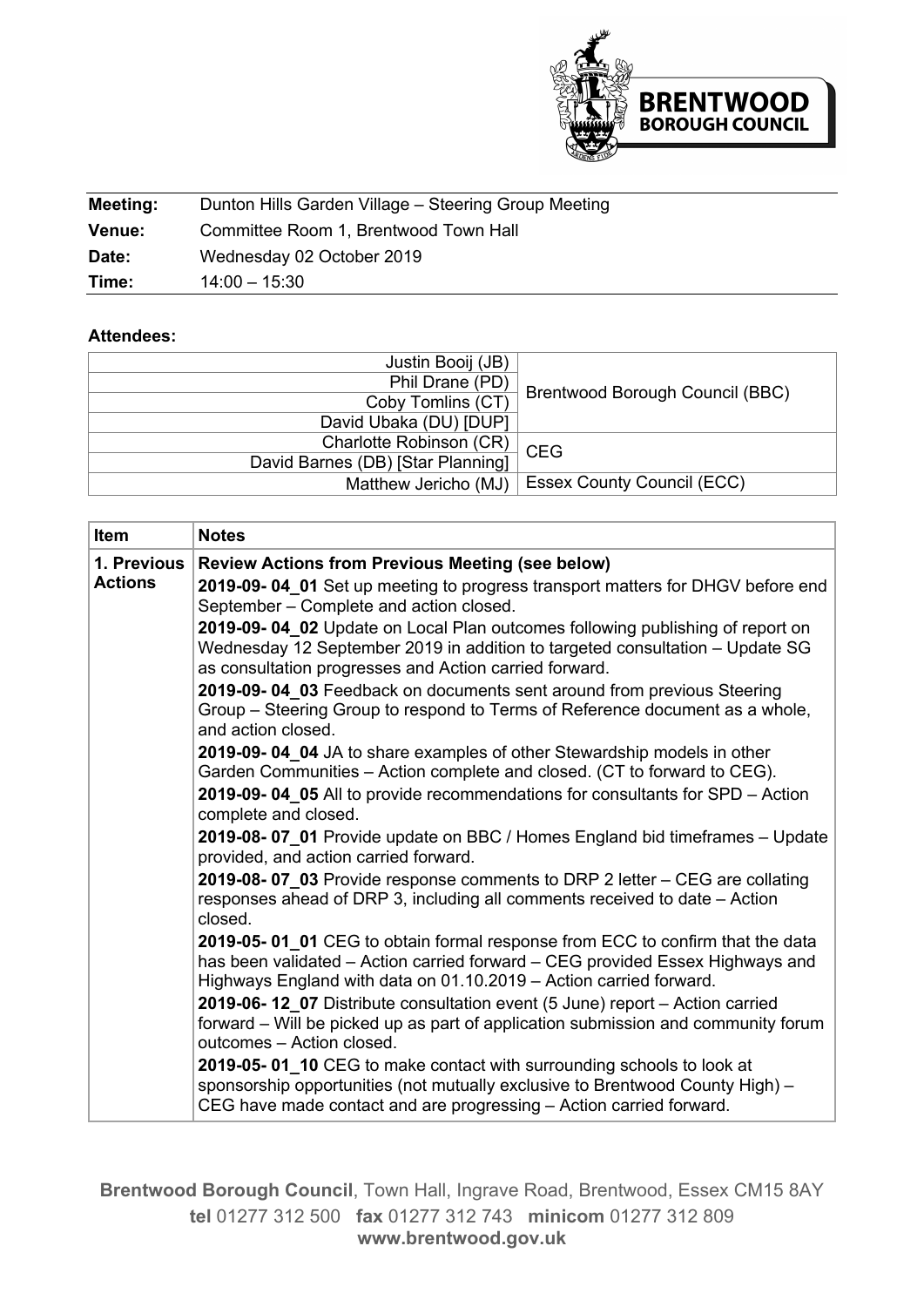| 2.<br><b>Masterplan</b><br><b>Design</b><br><b>Process</b>                                                                                                                                                                                                                                                                                                                                                                                                                                                                                                                                                                                                                                                                                                                                                                                                                                                                                                                                                                                     | 2.1 Update on evidence base progress (completed surveys and gaps or<br>milestones for new material)<br>a) DB updated that speed surveys have been completed, however official<br>results have not come through to date. Note to update SG at next meeting<br>and ensure ECC are informed (specifically transport sector).<br>b) DB noted that ecology surveys have been completed, however one<br>additional topographical survey is required south of the rail line.                                                                                                                                                                                                                                                                                                                                                                                                                                                       |  |  |  |  |  |
|------------------------------------------------------------------------------------------------------------------------------------------------------------------------------------------------------------------------------------------------------------------------------------------------------------------------------------------------------------------------------------------------------------------------------------------------------------------------------------------------------------------------------------------------------------------------------------------------------------------------------------------------------------------------------------------------------------------------------------------------------------------------------------------------------------------------------------------------------------------------------------------------------------------------------------------------------------------------------------------------------------------------------------------------|-----------------------------------------------------------------------------------------------------------------------------------------------------------------------------------------------------------------------------------------------------------------------------------------------------------------------------------------------------------------------------------------------------------------------------------------------------------------------------------------------------------------------------------------------------------------------------------------------------------------------------------------------------------------------------------------------------------------------------------------------------------------------------------------------------------------------------------------------------------------------------------------------------------------------------|--|--|--|--|--|
| 2.2 Update on Transport Assessment Work / C2C meeting<br>a) DU updated on the Transport Assessment regarding inclusion of including<br>Lower Thames Crossing in the sensitivity testing model and consideration of<br>flows at Junction 29. As a next step, there will be a technical meeting with<br>Highways England to work through a solution.<br>b) DU updated on engagement with c2c Rail, a meeting was held (11<br>September 2019) regarding upgrades to West Horndon Station. It was<br>noted Thurrock Council was not in attendance, however, will be at the next<br>meeting in November (04 November 2019). There is a consensus to<br>achieving sustainable objectives within the Southern Brentwood Growth<br>Corridor. Much of the discussion was around making sure there is a joined-<br>up approach to development.<br>c) MJ asked for an update from DU on putting a response table together on<br>remaining questions to the draft Transport Assessment.<br>d) Action: DU to prepare and distribute transport issues table. |                                                                                                                                                                                                                                                                                                                                                                                                                                                                                                                                                                                                                                                                                                                                                                                                                                                                                                                             |  |  |  |  |  |
|                                                                                                                                                                                                                                                                                                                                                                                                                                                                                                                                                                                                                                                                                                                                                                                                                                                                                                                                                                                                                                                | 2.3 Update on Supplementary Planning Document<br>a) CT provided an update on the detailed design guidance Supplementary<br>Planning Document (SPD), the tender is on track to go out by the start of<br>November, to have consultant appointed by the end of 2019. The document<br>is currently going through internal consultation.<br>b) Action: CT to circulate document when internal comments are incorporated.                                                                                                                                                                                                                                                                                                                                                                                                                                                                                                        |  |  |  |  |  |
| 3. Delivery                                                                                                                                                                                                                                                                                                                                                                                                                                                                                                                                                                                                                                                                                                                                                                                                                                                                                                                                                                                                                                    | 3.1 Overview of recent events<br>a) Housing workshop<br>CT provided update on housing workshop (04 September 2019) and<br>discussed next steps including: A meeting (BBC/CEG) should be<br>held to discuss the potential next steps to preparing a DHGV specific<br>housing strategy that covers (in context of viability):<br>Phasing<br>Housing mix(bedrooms)<br>$\bullet$<br>Tenure<br>$\bullet$<br>Allocation<br>Management options<br>$\bullet$<br>Allocation of affordable housing<br>$\bullet$<br>Housing design, working in tandem with DHGV Design SPD<br>$\bullet$<br>Delivery partner options<br>$\bullet$<br>CT noted that appropriate sub-meetings would be held with relevant<br>ii.<br>stakeholders to assist with preparation of the DHGV housing<br>strategy. An independent consultant or body could be engaged to<br>assist in preparation of the document to ensure objectivity between<br>BBC and CEG. |  |  |  |  |  |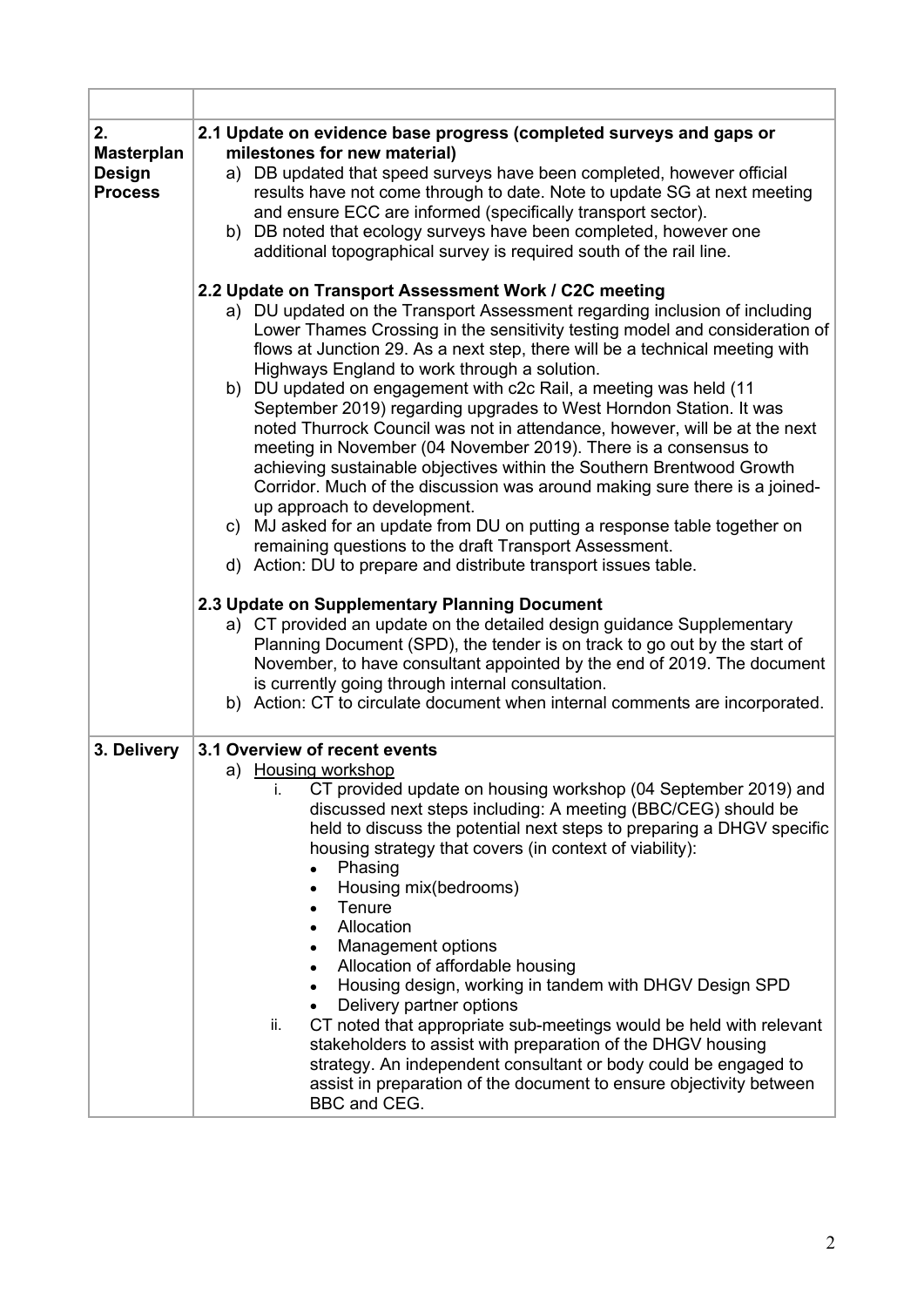|  | iii. | Further research to be undertaken by BBC to set position on housing                                                         |
|--|------|-----------------------------------------------------------------------------------------------------------------------------|
|  |      | type, including self-build.                                                                                                 |
|  | iv.  | Further community consultation should be undertaken as housing                                                              |
|  |      | strategy develops and                                                                                                       |
|  |      | through development of DHGV design SPD.                                                                                     |
|  | v.   | Action: DB to provide comments back on housing workshop                                                                     |
|  |      | summary notes.                                                                                                              |
|  | i.   | b) $G + T$ Workshop<br>CT provided an update on Gypsy & Traveller workshop (28 August                                       |
|  |      | 2019) and noted that next steps include:                                                                                    |
|  |      | Community consultation with the Gypsy & Traveller community                                                                 |
|  |      | was agreed as a key next step for detailed design of the site.                                                              |
|  |      | Community consultation is also essential to identifying potential                                                           |
|  |      | local partners for ownership and therefore long-term success if                                                             |
|  |      | privately owned.                                                                                                            |
|  |      | Council to provide clear position on size requirements for pitches<br>$\bullet$                                             |
|  |      | to resolve futureproofing discussion.                                                                                       |
|  | ii.  | DB noted that the policy states a minimum of five pitches on DHGV,                                                          |
|  |      | and therefore CEG will only provide that, otherwise, it will need to be                                                     |
|  |      | elsewhere in the development.                                                                                               |
|  |      | c) School Workshops                                                                                                         |
|  | i.   | CT provided update that the workshops were very successful and                                                              |
|  |      | positive events, with great feedback from students and teachers.                                                            |
|  |      | The following next steps will occur:                                                                                        |
|  |      | A resource pack to be developed for youth engagement for other                                                              |
|  |      | Garden Communities; and<br>Workshop summary outcomes/ recommendations from youth                                            |
|  |      | perspective for DHGV.                                                                                                       |
|  | ii.  | Action: CT to distribute youth workshop material when finalised.                                                            |
|  |      | d) Innovation and Design Guideline Workshop                                                                                 |
|  | İ.   | CT updated on DSE Innovation and Design Guideline workshop (06                                                              |
|  |      | September 2019) and noted the summary had been distributed.                                                                 |
|  |      | They key points included: innovation in community, transport and                                                            |
|  |      | physical innovation, zero carbon. Regarding design guideline, the                                                           |
|  |      | next steps were to set out Councils approach included key points to                                                         |
|  |      | include.                                                                                                                    |
|  | ii.  | DB noted that there was nothing in the summary that caused any                                                              |
|  |      | issues from CEG perspective.                                                                                                |
|  |      | e) Overview of upcoming events                                                                                              |
|  | İ.   | Terms of Reference/ Delivery Charter round-table - 06 November                                                              |
|  | ii.  | 2019. Action: CT to distribute draft document ahead of meeting.<br>Stewardship approach meeting. CT noted BBC are currently |
|  |      | undertaking research in this area and gathering approach for DHGV.                                                          |
|  |      | Meeting will be held following position paper preparation.                                                                  |
|  | iii. | Landowner meeting. PD noted that BBC will arrange meeting when                                                              |
|  |      | there is more concrete information to provide following local plan                                                          |
|  |      | consultation.                                                                                                               |
|  |      |                                                                                                                             |
|  |      | 3.2 Update on Dunton Playing Pitches                                                                                        |
|  |      | a) JB updated attendance at Borough wide Playing Pitch Strategy Steering                                                    |
|  |      | Group meeting (25/09) and noted the need to progress the golf needs study                                                   |
|  |      | to address loss of golf course at DHGV.                                                                                     |
|  |      |                                                                                                                             |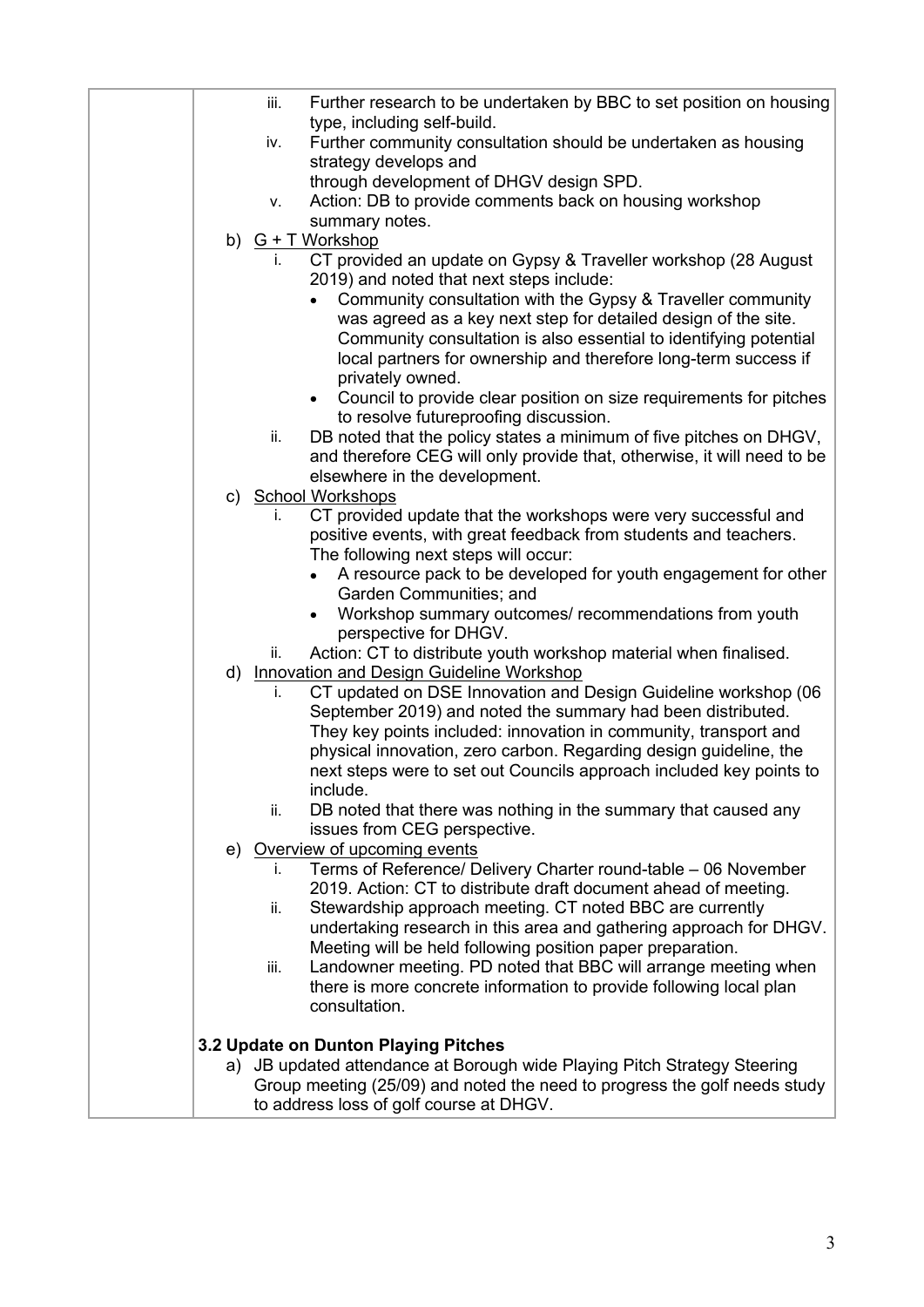|                                           | b) DB noted that there are not showstoppers in relation to playing pitches on<br>DHGV. There will be shared uses for community and school playing pitches<br>and there is a need to work with ECC to address management of these<br>facilities.                                                                                                                                                                                                                                                                                                                                                                                                                                                                                                                                                                                                                                                                                                                                                 |  |  |  |  |  |
|-------------------------------------------|-------------------------------------------------------------------------------------------------------------------------------------------------------------------------------------------------------------------------------------------------------------------------------------------------------------------------------------------------------------------------------------------------------------------------------------------------------------------------------------------------------------------------------------------------------------------------------------------------------------------------------------------------------------------------------------------------------------------------------------------------------------------------------------------------------------------------------------------------------------------------------------------------------------------------------------------------------------------------------------------------|--|--|--|--|--|
|                                           | 3.3 Local Plan update<br>a) PD explained that a decision was made at the Council's Policy, Resources<br>and Economic Development Committee (11 September 2019) to approve<br>changes to housing numbers in the Local Plan. As a result, the following will<br>be undertaken:<br>BBC are preparing an addendum to the plan of the specific changes<br>i.<br>(in tracked change form, for the inspector to clearly see)<br>The focussed consultation of the changes will be limited to<br>ii.<br>responding to changes only, not the entire plan<br>BBC have been working closely with certain community groups on<br>iii.<br>their submission format to reduce processing time of REPS<br>Anyone is able to make a response to the proposed amendments,<br>iv.<br>and BBC will be specifically notifying parties that responded to the<br>Pre-Submission consultation<br>Consultation will be held starting Tuesday 15 October 2019 for a<br>v.<br>period of six weeks, ending 26 November 2019. |  |  |  |  |  |
| 4. General<br>Programme<br><b>Updates</b> | 4.1 Highlight report review (Updates, Risks, Milestones)<br>a) CR advised that from a CEG perspective the status should be red.<br>However, PD noted from a BBC perspective, the risk is amber.                                                                                                                                                                                                                                                                                                                                                                                                                                                                                                                                                                                                                                                                                                                                                                                                 |  |  |  |  |  |
|                                           | 4.2 Pre-app updates<br>JB noted that the EIA request for responses has been issued to internal<br>a)<br>stakeholders at BBC. JB noted that one of the key points was an incomplete<br>heritage analysis. DB noted these issues will be worked through at next<br>Liaison group meeting, for discussion.<br>b) JB noted a discrepancy in building heights between text and parameters<br>plans. Action: DB to double check and ensure consistency of documents.                                                                                                                                                                                                                                                                                                                                                                                                                                                                                                                                  |  |  |  |  |  |
| 5. Key<br><b>Decisions</b>                | None                                                                                                                                                                                                                                                                                                                                                                                                                                                                                                                                                                                                                                                                                                                                                                                                                                                                                                                                                                                            |  |  |  |  |  |
| 6. AOB                                    | 4.3 Education provision update<br>a) DB noted agreement with ECC of no provision of co-located school at<br>DHGV. MJ noted that DB will need to check with ECC (Blaise Gammie) to<br>ensure this is the case given the evidence base will need to be provided.<br>4.4 Next DRP - 3rd Masterplan Framework + Design Principles - 09 October<br>2019<br>a) CT noted that this will be the last DRP that brings together the work done to<br>date, with review of masterplan guidelines.<br>b) Action: CT to finalise how document will sit as a consideration as part of the<br>Outline Planning Application from a Council perspective (ie - material<br>consideration / adoption).<br>4.5 Next Project Board Meeting - 24 October 2019<br>a) Collectively discussed distribution of papers well in advance of project board<br>given political attendance.<br>4.6 Next Steering Group Meeting - 06 November 2019                                                                                |  |  |  |  |  |
|                                           | 4.7 Community Forum - 15 October 2019                                                                                                                                                                                                                                                                                                                                                                                                                                                                                                                                                                                                                                                                                                                                                                                                                                                                                                                                                           |  |  |  |  |  |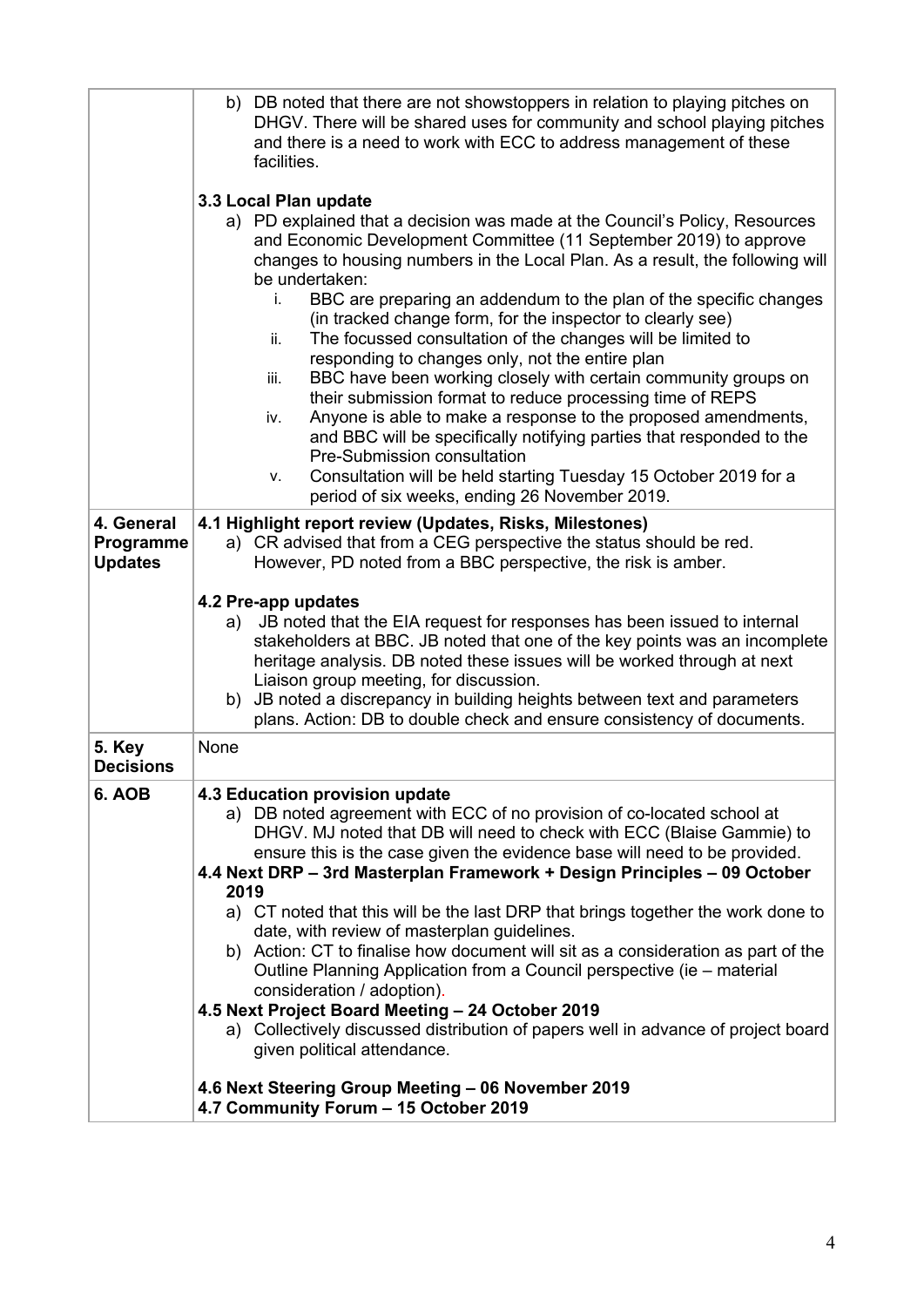|                         | a) CT noted the community forum is to be held as an introduction to the<br>projects detailed design.<br>4.8 Application timing<br>a) CT noted that work is ongoing to submit and expect to have the first round<br>of draft application material to JB by end November 2019. |
|-------------------------|------------------------------------------------------------------------------------------------------------------------------------------------------------------------------------------------------------------------------------------------------------------------------|
| <b>Next</b><br>Meetings | Wednesday 06 November 2019 14:00 - 15:30, and Wednesday 04 December                                                                                                                                                                                                          |

## **Action List**

| <b>Reference</b>       | <b>Description</b>                                                                                                                                                                                  | <b>Owner</b> | <b>Due Date</b>     | <b>Status</b> |
|------------------------|-----------------------------------------------------------------------------------------------------------------------------------------------------------------------------------------------------|--------------|---------------------|---------------|
| $2019 - 10 -$<br>02 01 | Prepare and distribute transport issues table.                                                                                                                                                      | DU           | $31 - 10 -$<br>2019 | Open          |
| $2019 - 10 -$<br>02 02 | Circulate tender document for SPD when internal<br>comments are incorporated.                                                                                                                       | <b>CT</b>    | $31 - 10 -$<br>2019 | Open          |
| $2019 - 10 -$<br>02 03 | CEG to provide comments back on housing<br>workshop summary notes and $G + T$ workshop<br>summary.                                                                                                  | <b>DB</b>    | $31 - 10 -$<br>2019 | Open          |
| $2019 - 10 -$<br>02 04 | Distribute youth workshop material when finalised                                                                                                                                                   | <b>CT</b>    | $31 - 10 -$<br>2019 | Open          |
| $2019 - 10 -$<br>02 05 | Distribute draft Delivery Charter document ahead of<br>round-table meeting.                                                                                                                         | <b>CT</b>    | $31 - 10 -$<br>2019 | Open          |
| $2019 - 10 -$<br>02 06 | Check EIA text and parameters plan to ensure<br>consistency of documents.                                                                                                                           | DB           | $31 - 10 -$<br>2019 | Open          |
| $2019 - 10 -$<br>02 07 | Confirm agreement with ECC of no provision of co-<br>located school at DHGV.                                                                                                                        | DB           | $31 - 10 -$<br>2019 | Open          |
| $2019 - 10 -$<br>02 08 | Finalise how Masterplan Guideline document will sit CT<br>as a consideration as part of the Outline Planning<br>Application from a Council perspective (ie -<br>material consideration / adoption). |              | $31 - 10 -$<br>2019 | Open          |

## **Previous Actions Carried Forward**

| <b>Reference</b>  | <b>Description</b>                                                                                                                      | Owner | Due Date Status     |      |
|-------------------|-----------------------------------------------------------------------------------------------------------------------------------------|-------|---------------------|------|
| 2019-09-<br>04 02 | Update on Local Plan outcomes following<br>publishing of report on Wednesday 12 September<br>2019 in addition to targeted consultation. | СT    | As<br>relevant      | Open |
| 2019-08-<br>07 01 | Provide update on BBC Homes England bid<br>timeframes.                                                                                  | JA    | $31 - 08 -$<br>2019 | Open |
| 2019-05-<br>01 01 | CEG to obtain formal response from ECC to<br>confirm that the data has been validated.                                                  | DB    | $31-08-19$          | Open |